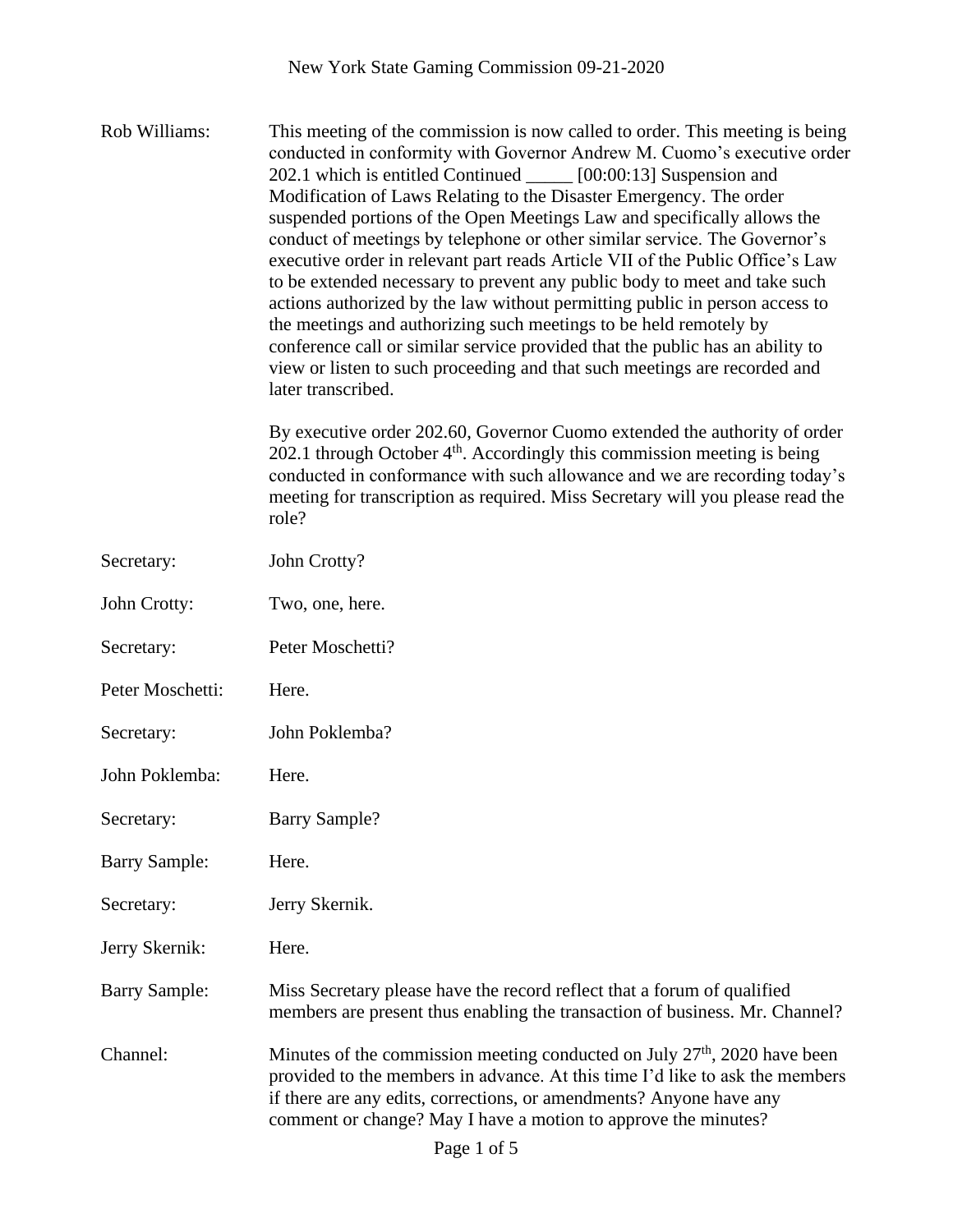| Jerry Skernik:       | So moved.                                                                                                                                                                                                                                                                                                                                                                                                                                                                                                                                                                                                                                                                                                 |
|----------------------|-----------------------------------------------------------------------------------------------------------------------------------------------------------------------------------------------------------------------------------------------------------------------------------------------------------------------------------------------------------------------------------------------------------------------------------------------------------------------------------------------------------------------------------------------------------------------------------------------------------------------------------------------------------------------------------------------------------|
| <b>Barry Sample:</b> | Second.                                                                                                                                                                                                                                                                                                                                                                                                                                                                                                                                                                                                                                                                                                   |
| Channel:             | All in favor?                                                                                                                                                                                                                                                                                                                                                                                                                                                                                                                                                                                                                                                                                             |
| <b>Barry Sample:</b> | I.                                                                                                                                                                                                                                                                                                                                                                                                                                                                                                                                                                                                                                                                                                        |
| Channel:             | Okay. We'll go to the next item on the agenda which is rule making. New<br>York State Racing Para Wagering and Breeding Law 104.19 authorizes the<br>commission to promulgate rules and regulations that it deems necessary to<br>carry out its responsibility. To that regard, the commission will from time to<br>time promulgate rules and rule amendments pursuant to the state<br>administrative procedure act. Today we have two rules for adoption. Rob<br>Williams could you please outline the first item please?                                                                                                                                                                                |
| Rob Williams:        | Certainly. The commission proposed a consensus rule making to extend the<br>days after which a harness sport must qualify from 30 days to a day that's<br>determined appropriate by the commission in exception circumstances to<br>address difficulties in establishing a qualifying current performance time<br>given the temporary track closures because of the novel coronavirus<br>pandemic. The notice of proposed rulemaking was published in the June 3 <sup>rd</sup><br>state register meaning the public comment periods, the proposed consensus<br>rule making expired on August 3 <sup>rd</sup> . No comments were received. Staff<br>recommends that the commission adopt this rule making. |
| Channel:             | Commissioners any questions on the adoption of a rule regarding harness<br>sports qualifying in extraordinary circumstances? May I have a motion to<br>adopt this rule?                                                                                                                                                                                                                                                                                                                                                                                                                                                                                                                                   |
| <b>Barry Sample:</b> | So moved.                                                                                                                                                                                                                                                                                                                                                                                                                                                                                                                                                                                                                                                                                                 |
| Jerry Skernik:       | Second.                                                                                                                                                                                                                                                                                                                                                                                                                                                                                                                                                                                                                                                                                                   |
| Channel:             | Any discussion on the motion? All in favor?                                                                                                                                                                                                                                                                                                                                                                                                                                                                                                                                                                                                                                                               |
| <b>Barry Sample:</b> | I.                                                                                                                                                                                                                                                                                                                                                                                                                                                                                                                                                                                                                                                                                                        |
| Channel:             | Negative? The motion passes. Rob Williams?                                                                                                                                                                                                                                                                                                                                                                                                                                                                                                                                                                                                                                                                |
| Rob Williams:        | For commission consideration is the adoption of a consensus rule making to<br>correct cross references in our gaming regulations. The notice of proposed<br>rule making was published in the June $3rd$ state register meaning the public<br>comment period expired after August $3rd$ . No comments were received. Staff<br>recommends that the commission adopt this rule making.                                                                                                                                                                                                                                                                                                                       |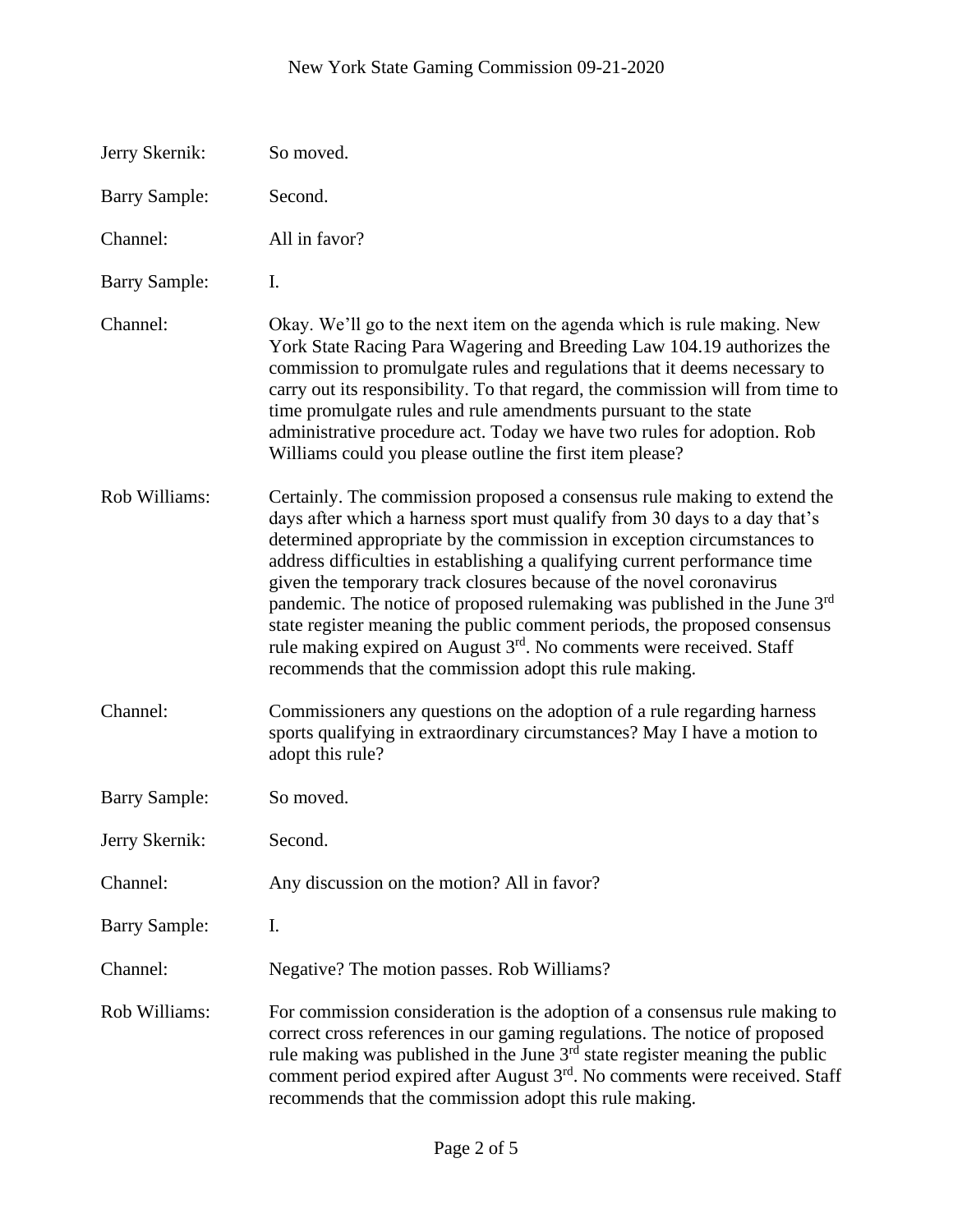| Channel:             | Commissioners any questions on the adoption of a rule making correcting<br>references within the gaming regulations? May I have a motion to adopt the<br>rule?                                                                                                                                                                                                                                                                                                                                                                                                                                                                                                                                                                                                                                                                                                                                                                                                                                                                                                                                                                                                                                                                                                                                                                                                                                                                                                                                                                                                                                                                                                                                                                                                                                                                                                                                                                                                                      |
|----------------------|-------------------------------------------------------------------------------------------------------------------------------------------------------------------------------------------------------------------------------------------------------------------------------------------------------------------------------------------------------------------------------------------------------------------------------------------------------------------------------------------------------------------------------------------------------------------------------------------------------------------------------------------------------------------------------------------------------------------------------------------------------------------------------------------------------------------------------------------------------------------------------------------------------------------------------------------------------------------------------------------------------------------------------------------------------------------------------------------------------------------------------------------------------------------------------------------------------------------------------------------------------------------------------------------------------------------------------------------------------------------------------------------------------------------------------------------------------------------------------------------------------------------------------------------------------------------------------------------------------------------------------------------------------------------------------------------------------------------------------------------------------------------------------------------------------------------------------------------------------------------------------------------------------------------------------------------------------------------------------------|
| <b>Barry Sample:</b> | So moved.                                                                                                                                                                                                                                                                                                                                                                                                                                                                                                                                                                                                                                                                                                                                                                                                                                                                                                                                                                                                                                                                                                                                                                                                                                                                                                                                                                                                                                                                                                                                                                                                                                                                                                                                                                                                                                                                                                                                                                           |
| Peter Moschetti:     | Second.                                                                                                                                                                                                                                                                                                                                                                                                                                                                                                                                                                                                                                                                                                                                                                                                                                                                                                                                                                                                                                                                                                                                                                                                                                                                                                                                                                                                                                                                                                                                                                                                                                                                                                                                                                                                                                                                                                                                                                             |
| Channel:             | Any discussion? Hearing none all in favor?                                                                                                                                                                                                                                                                                                                                                                                                                                                                                                                                                                                                                                                                                                                                                                                                                                                                                                                                                                                                                                                                                                                                                                                                                                                                                                                                                                                                                                                                                                                                                                                                                                                                                                                                                                                                                                                                                                                                          |
| <b>Barry Sample:</b> | I.                                                                                                                                                                                                                                                                                                                                                                                                                                                                                                                                                                                                                                                                                                                                                                                                                                                                                                                                                                                                                                                                                                                                                                                                                                                                                                                                                                                                                                                                                                                                                                                                                                                                                                                                                                                                                                                                                                                                                                                  |
| Peter Moschetti:     | I.                                                                                                                                                                                                                                                                                                                                                                                                                                                                                                                                                                                                                                                                                                                                                                                                                                                                                                                                                                                                                                                                                                                                                                                                                                                                                                                                                                                                                                                                                                                                                                                                                                                                                                                                                                                                                                                                                                                                                                                  |
| Channel:             | The motion carries for judication. The next item is scheduled business<br>regards adjudications. Today we have one item of adjudication. Rob<br>Williams?                                                                                                                                                                                                                                                                                                                                                                                                                                                                                                                                                                                                                                                                                                                                                                                                                                                                                                                                                                                                                                                                                                                                                                                                                                                                                                                                                                                                                                                                                                                                                                                                                                                                                                                                                                                                                           |
| Rob Williams:        | The commission issued a notice of suspension in hearing of harness trainer<br>Michael Tenning on January $21st$ , 2020. Imposing a summary suspension for<br>violation of the trainer responsibility rule and the rule against doping agents<br>or drugs including blood doping agents. Specifically two horses trained by<br>Mr. Tenning were found in post-race testing to have have blood doping agent<br>known as Iox 2 present in their systems. These violations were also alleged to<br>establish that Mr. Tenning lacked the character and fitness required to hold a<br>harness racing license pursuant to the licensing standards of the racing<br>paramutual wagering and breeding law. The hearing initially adjourned at<br>Mr. Tenning's request was finally conducted on July $15th$ , 2020. The hearing<br>officer found that the violations were stablish and that Mr. Tenning's license<br>should be suspended for 20 years. The commission considered this matter at a<br>meeting conducted pursuant to the judicial or quasi-judicial proceedings<br>exception of the New York Public Officer's Law section 108.1. The<br>commission duly deliberated and considered this matter and determined upon<br>a five to zero vote to sustain the hearing office's report and<br>recommendations.<br>And further orders that horse sports betting and Show Me Your Guns are<br>disqualified and unplaced from the fourth race at Yonkers Raceway at on<br>December $7th$ and the seventh race at Yonkers Raceway on December $17th$ .<br>Both in 2019. On December $17th$ , 2019, such horses are disqualified from any<br>share of the purse in such races and such shares shall be redistributed among<br>the remaining horses in such races they are entitled to the same.<br>The next item on our agenda is old business and I know there are two<br>commissions who have some issues they want to raise. Do we want to start<br>with any old business Mr. Krotty? |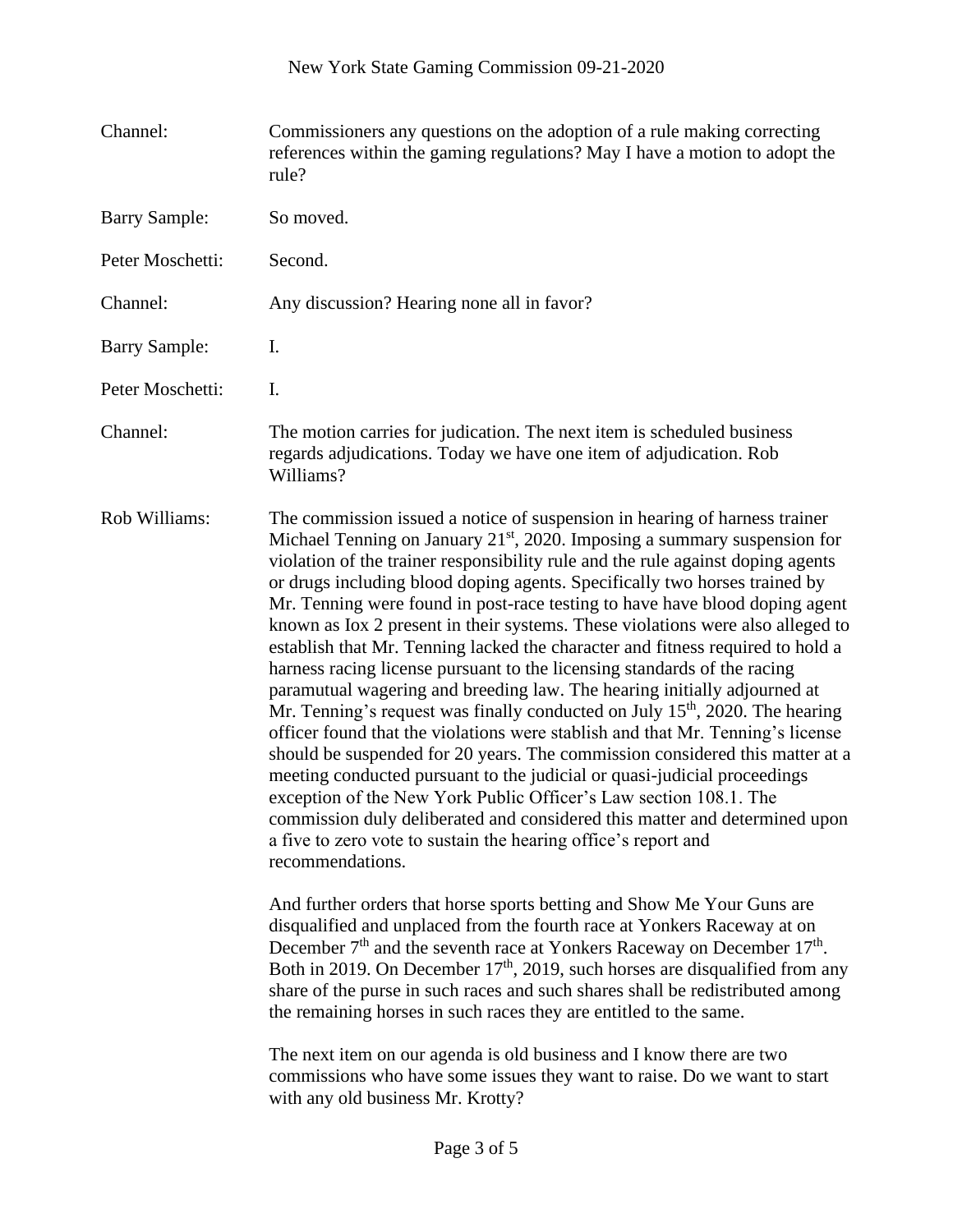John Krotty: Yes thank you Mr. Chairman. I wanted it noted that the Saratoga race week just ended and prior in the spring right around the time COVID was unfolding a little bit before, we had made the decision to pass rules that did not allow lasiks in two year old racing and it was met with some amount of acrimony from people who thought that that might not be the proper move. But it is my understand now that we have a very good data point, the Saratoga meet has just ended. There was 60 races where there were non lasiks and treated everyone with a non lasiks entry for a total of 466 total entries in those 60 races. From what I have been told there was only one reported instance of epitestus in that group of people. So the doom and gloom scenario of bleeders and other such things really didn't come to fruition so far. There's a lot more things to look at. The staff is conducting that. They are examining the data. They're comparing the '20 Belmont meet to the spring 2019 meet. Same for the Saratoga meet 2020 to 2019. A lot of variable to consider for sure. Distance, time, weather, and other such factors which will all be put into a report that I think we'll get in the near term and then from that report will probably produce another on after there is more data points to talk to. But I thought it was a data point worth understanding and noting out there. It looks like the action has occurred and we've been able to sort of see what the impact of it is. Rob Williams: So we're going to have Steph report back to us at our next meeting in a more comprehensive manner. And Ryan Okrum will be responsible for helping us with that correct? Ryan: That'd be good and I think we'll get more details on that and I think there's another meet in Belmont now and another one after that. So I think we'll continuously look at it just the facts as they exist so far have been fairly good. Rob Williams: And at that time we'll have packaged those facts that we can have more around general release. Okay? Very good and the next, any old business regarding the we received a staff report on the use of the crop. And commissioner Moschetti has some comments on where we on the report and where we need to move the next step correct? Peter Moschetti: Yes correct. So in light of the fact that there had been a number of jurisdictions that were contemplating or have put limitations on the use of the crop during racing, we asked Steph to do some research for us. They

produced a pretty comprehensive report in July of 2020. I think from my perspective it's time to move on that issue if we are going to consider everything from an outright ban as they did in New Jersey to the use of the crop for the purposes of encouragement and only limited to the use for safety reasons or corrections to considering what California and Kentucky have done. California limiting the use of the Crop  $6<sup>th</sup>$  strike and limiting its use to an underhand movement as opposed to an overhand motion. I know that